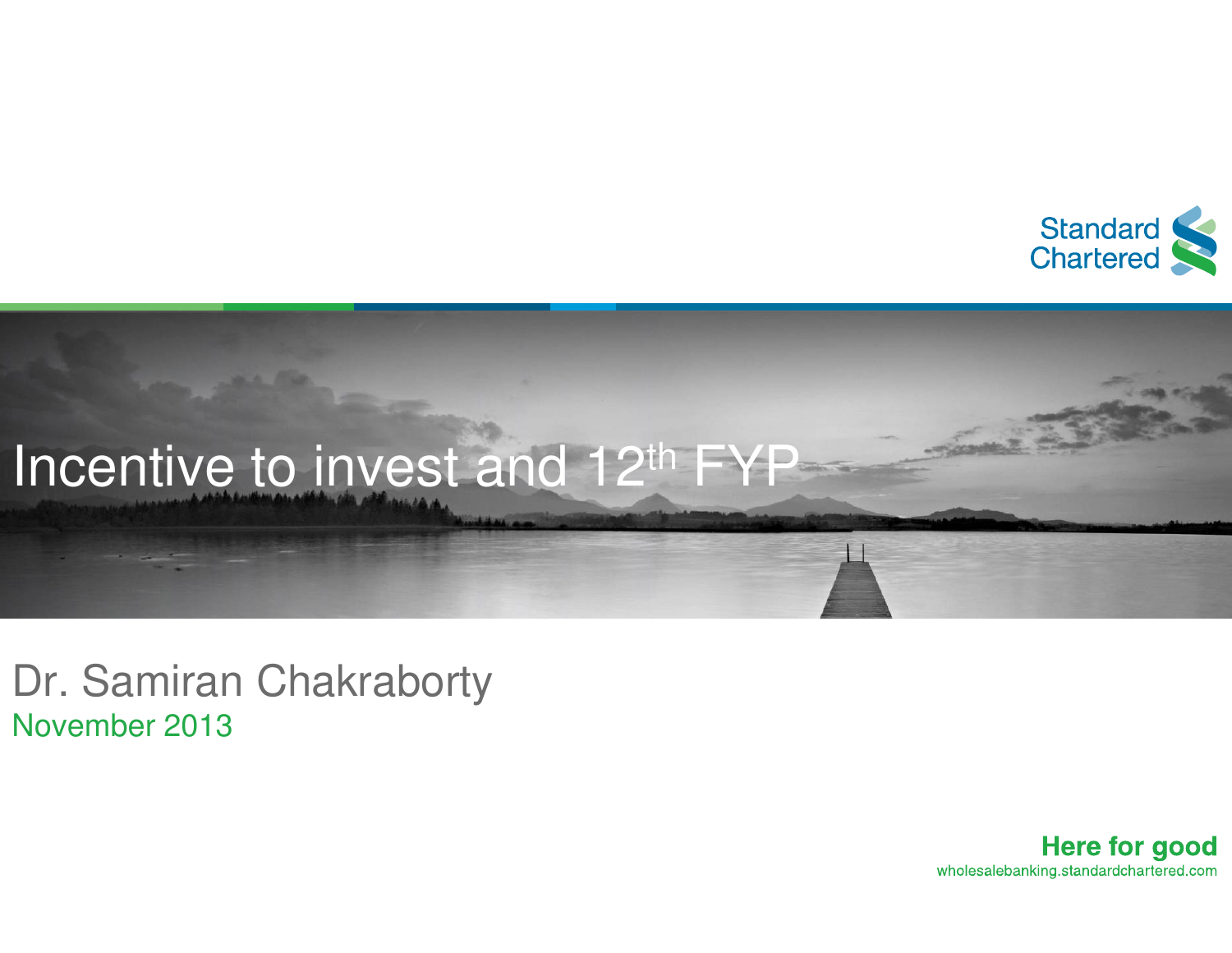## Investment has been a primary driver of India's growth story

Investment as % of GDP



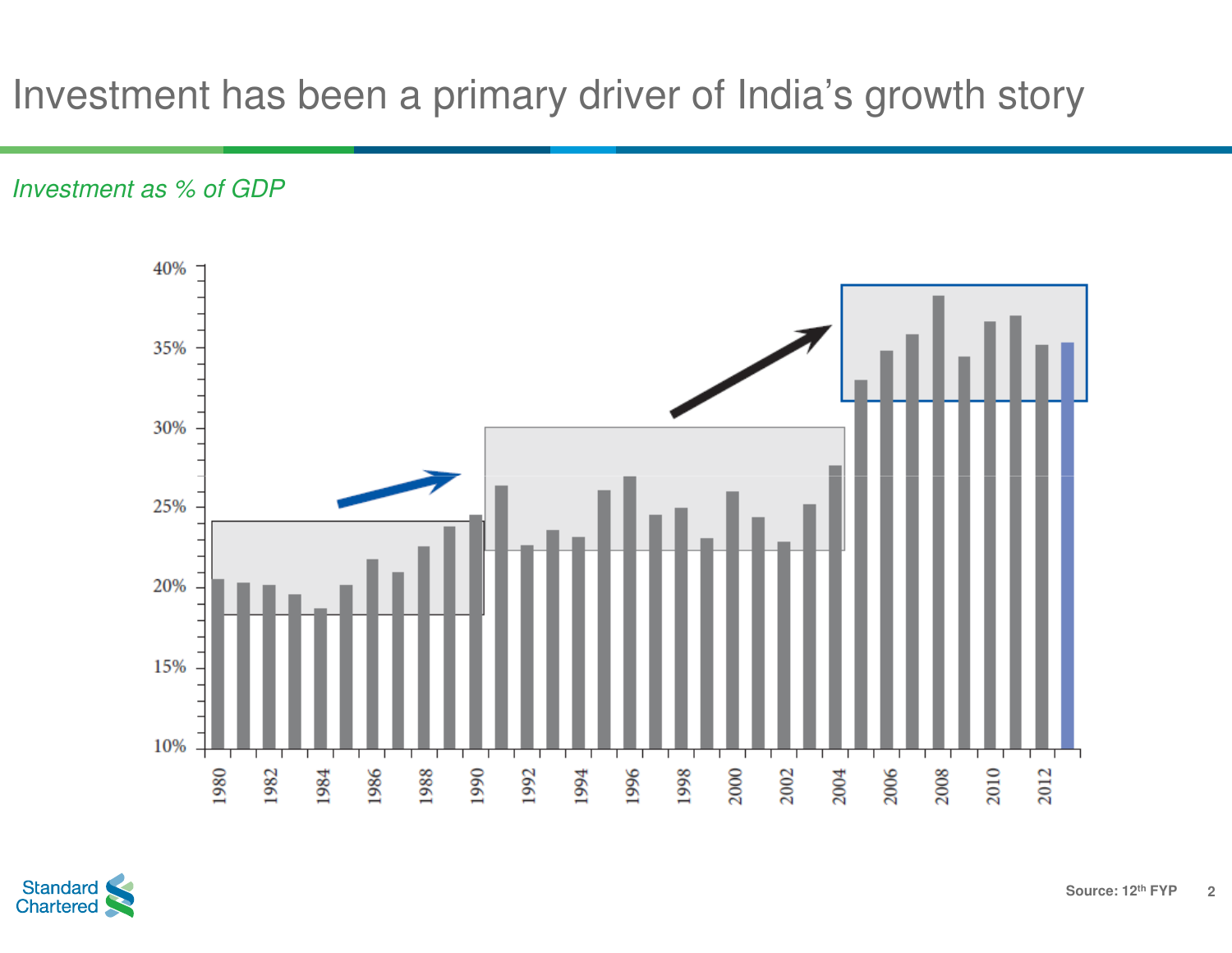

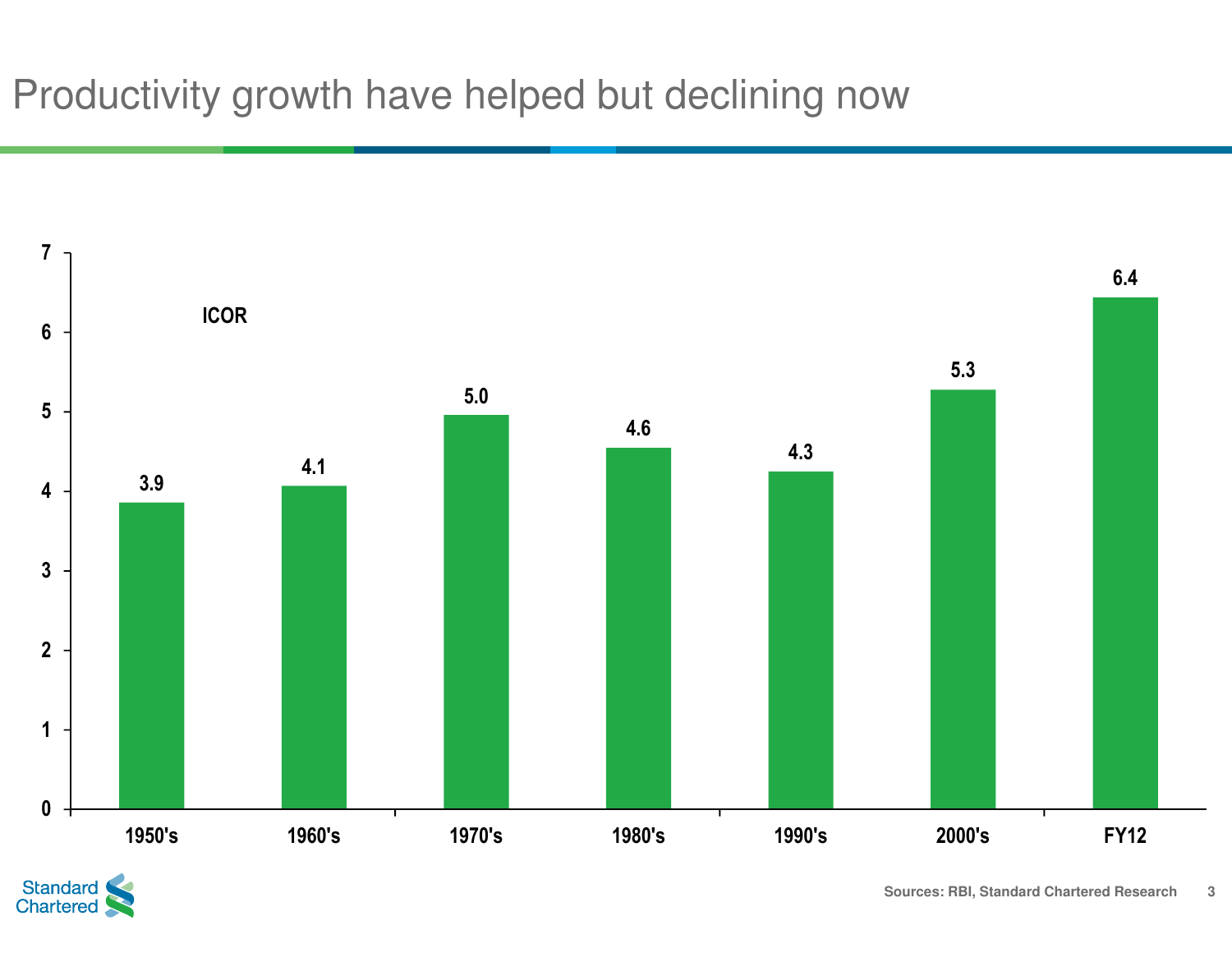Average investment rate (GFCF) of over 34% (similar to the peak achieved in 2007 08) $\mathcal{L}_{\mathcal{A}}$ 

No major change in public investment (8.4% of GDP)

> Private corporate fixed investment to increase from 11.3% of GDP in FY12 to 15% in FY12 FY17

▶ Savings rate to average 33.6% almost same as 11<sup>th</sup> FYP

≻Average current account deficit of 3.4% for 12<sup>th</sup> FYP is an area of concern

> Implicit assumption of ICOR around 4 – bringing ICOR down will be one of the biggest challenges of the 12<sup>th</sup> FYP

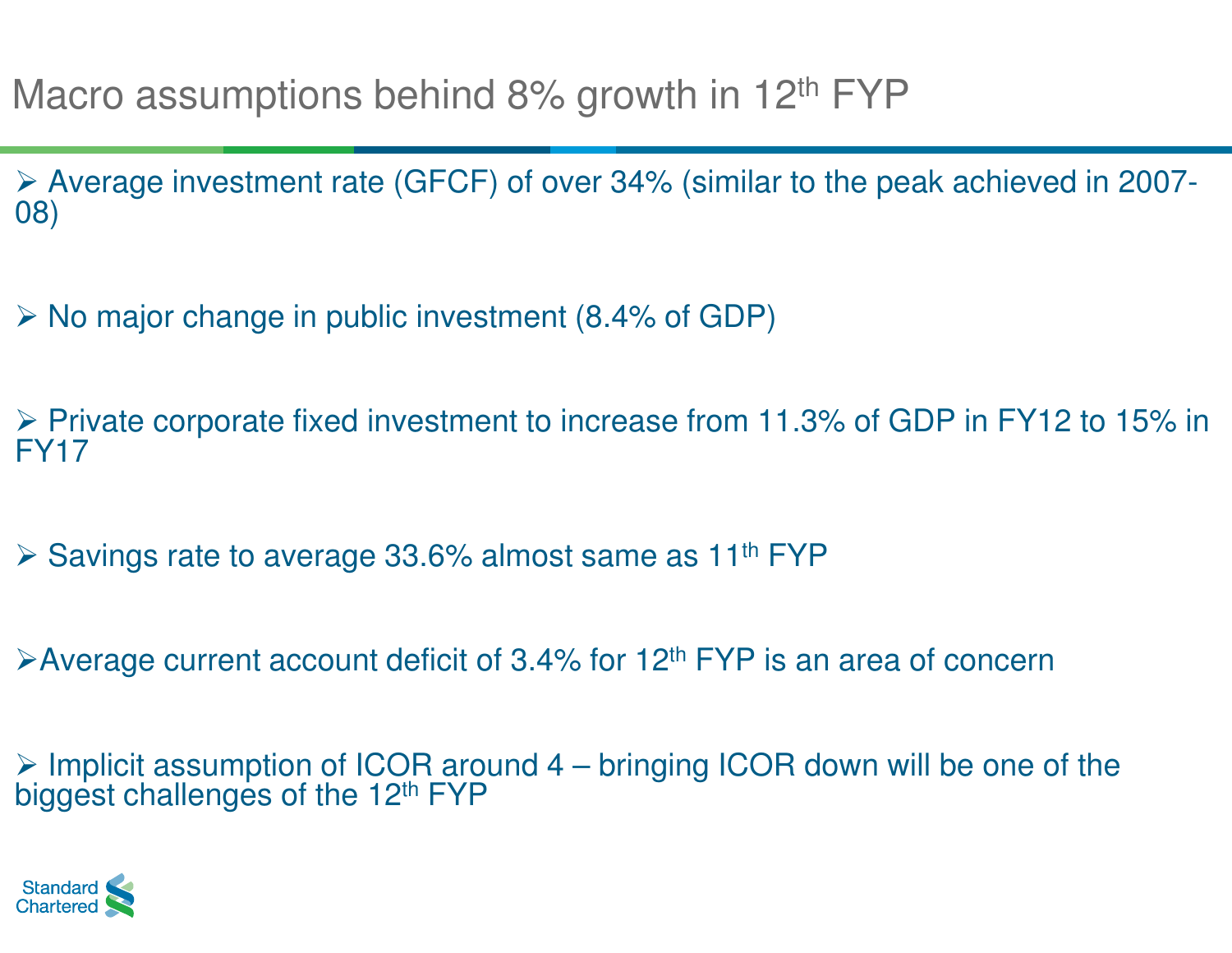### Investment demand collapses

**Slowing capex on new projects is worrying**



#### **Infrastructure dominates capex spending**% share of corporate capex, FY11 & FY13



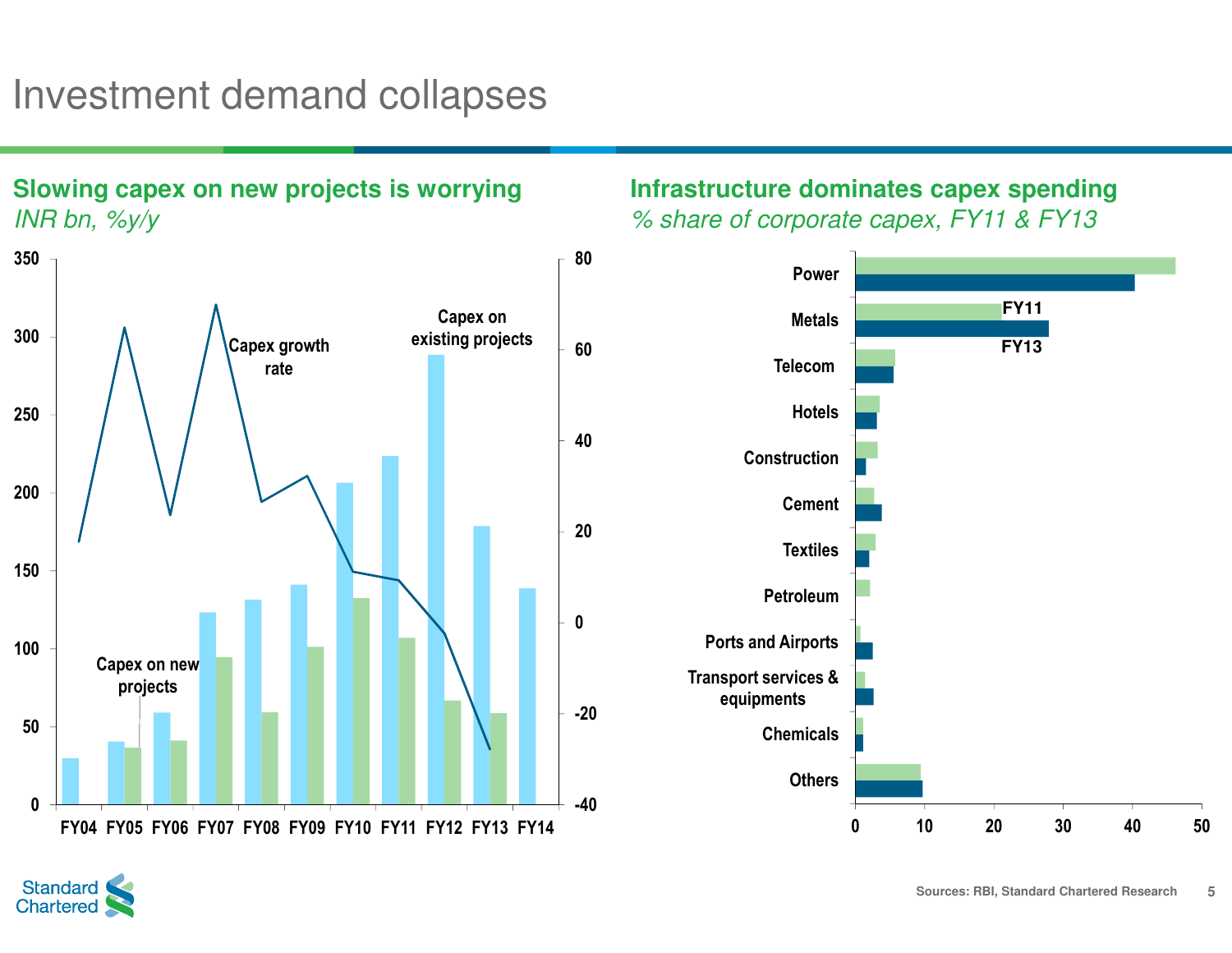# The vanishing "animal spirits"

**Project delays continue**

% of total projects above INR150 cr delayed



#### **Negative sentiment impacting investment intention**  $\%$  y/y



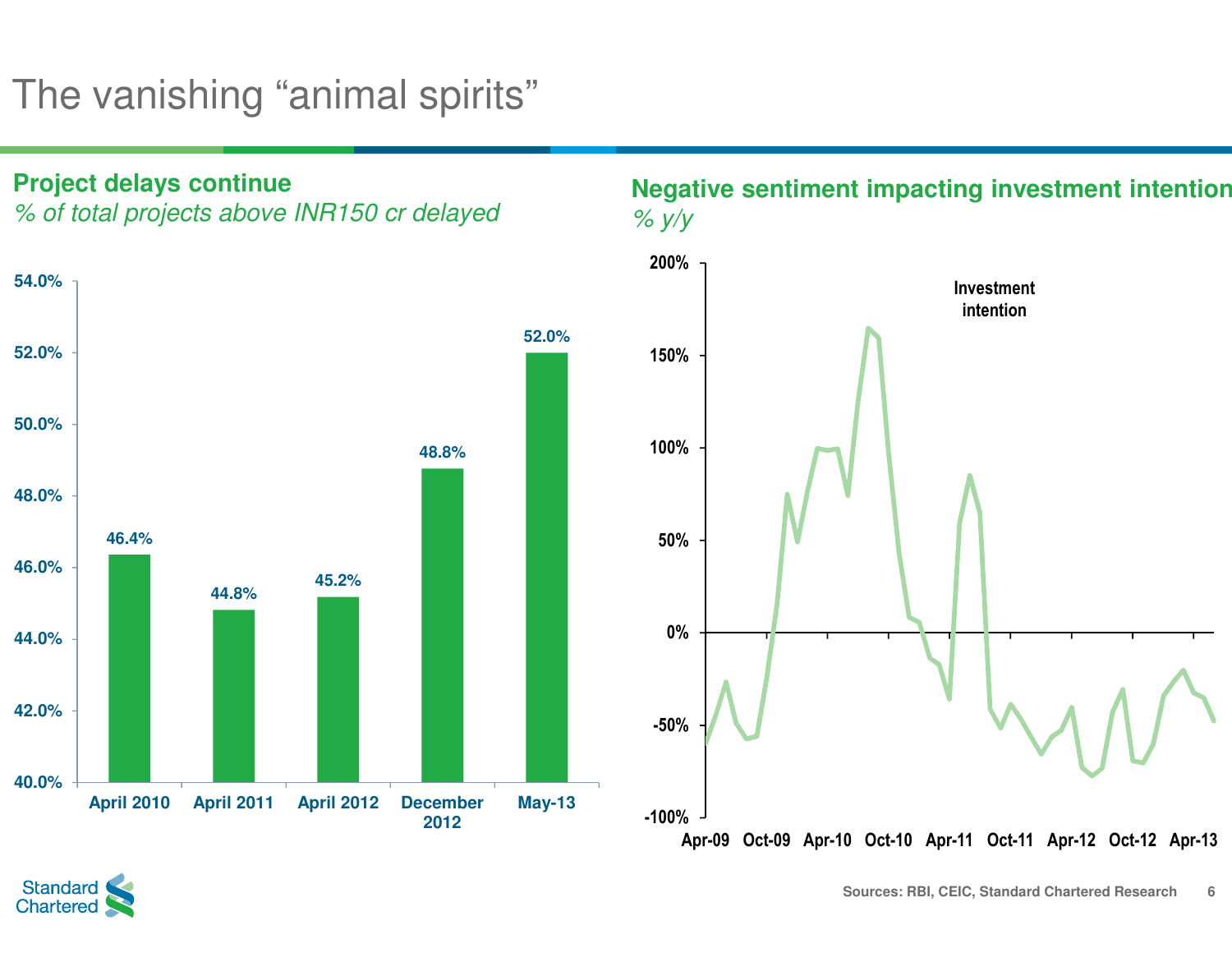>High interest rates

>High leverage

Stalled projects

Low trust on institutions and dip in business confidence

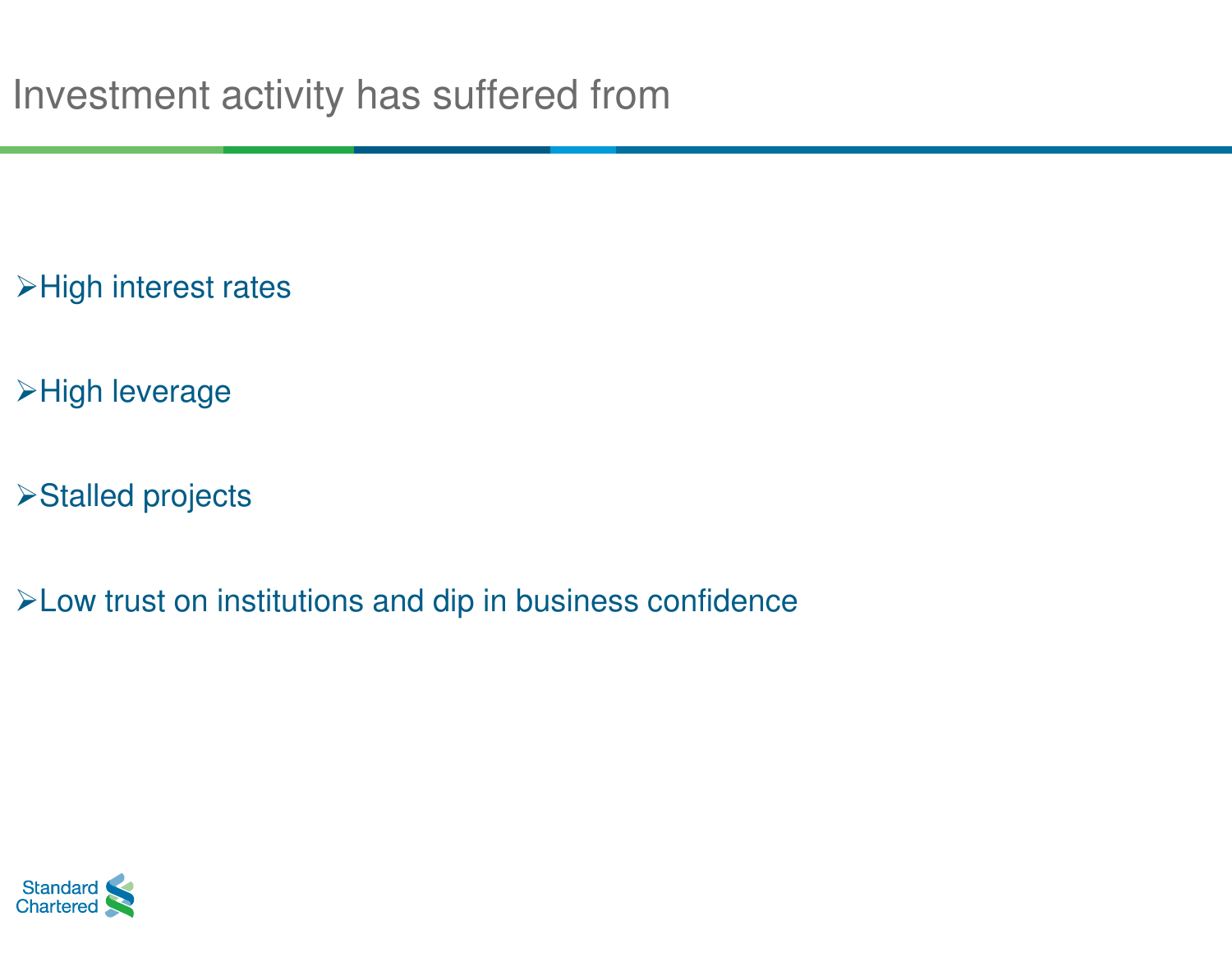## High lending rates also affecting investment demand



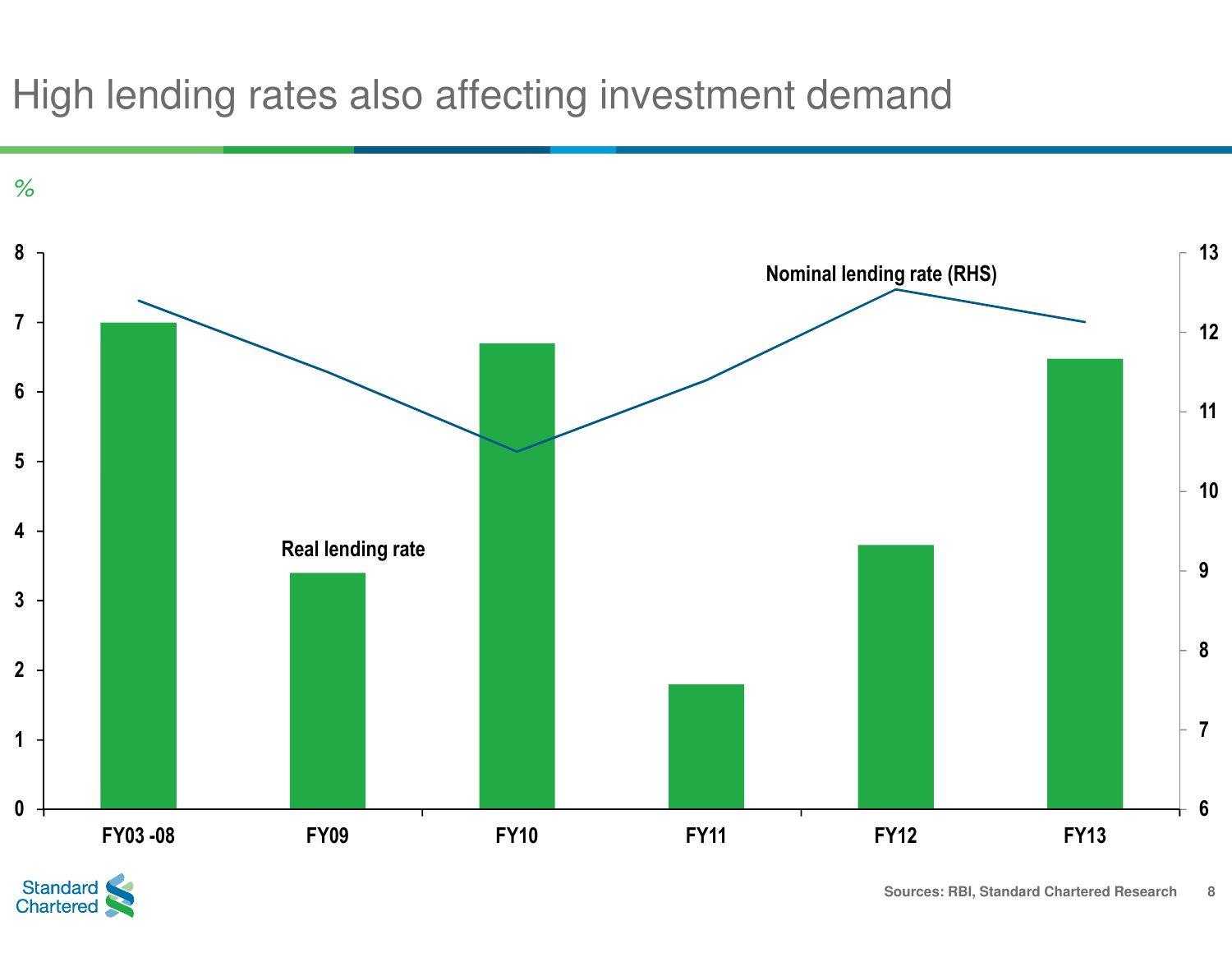## Rising debt equity ratio constraining capex

#### Debt-to-equity ratio of CNX 500 firms



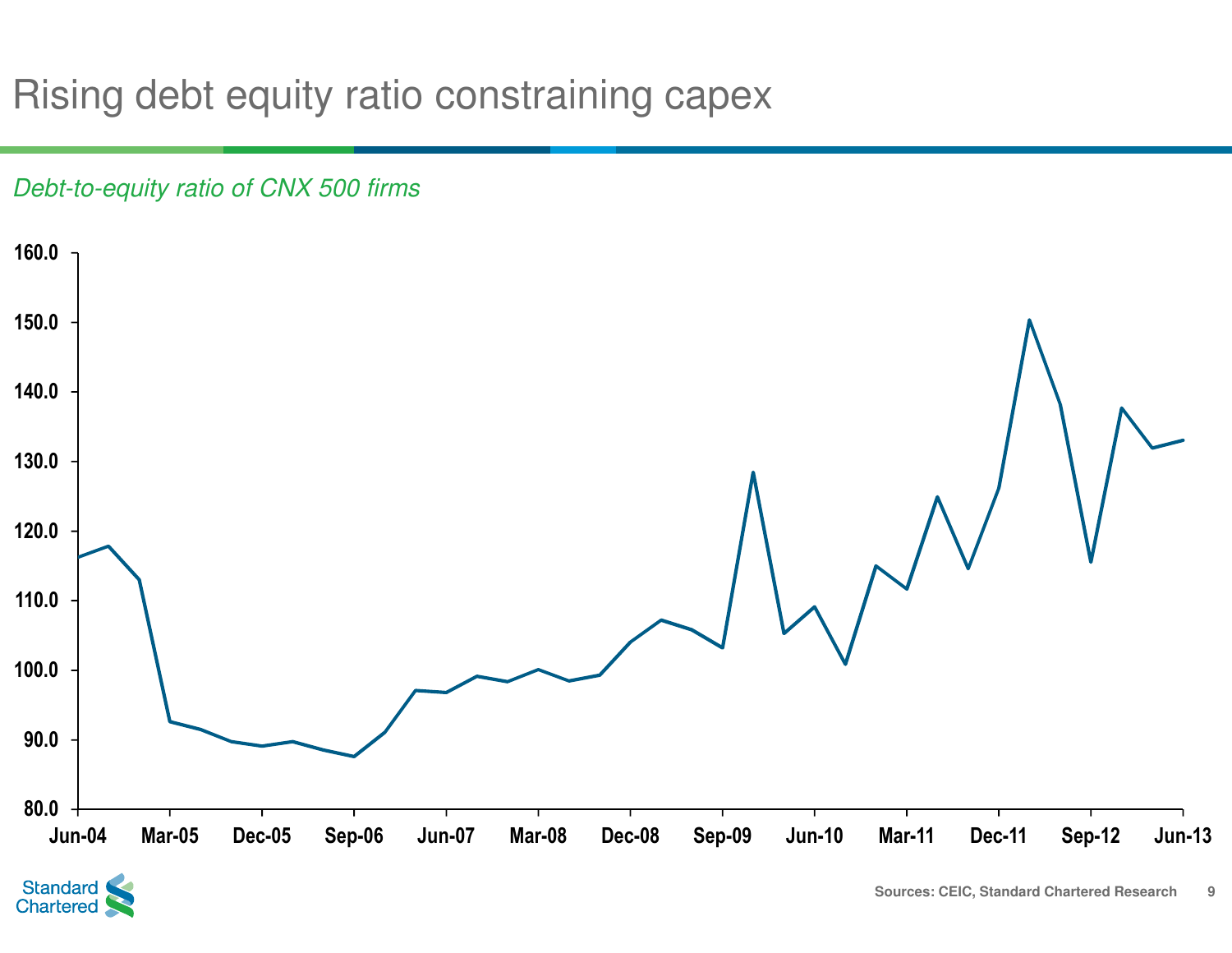# Projects getting stalled

INR bn



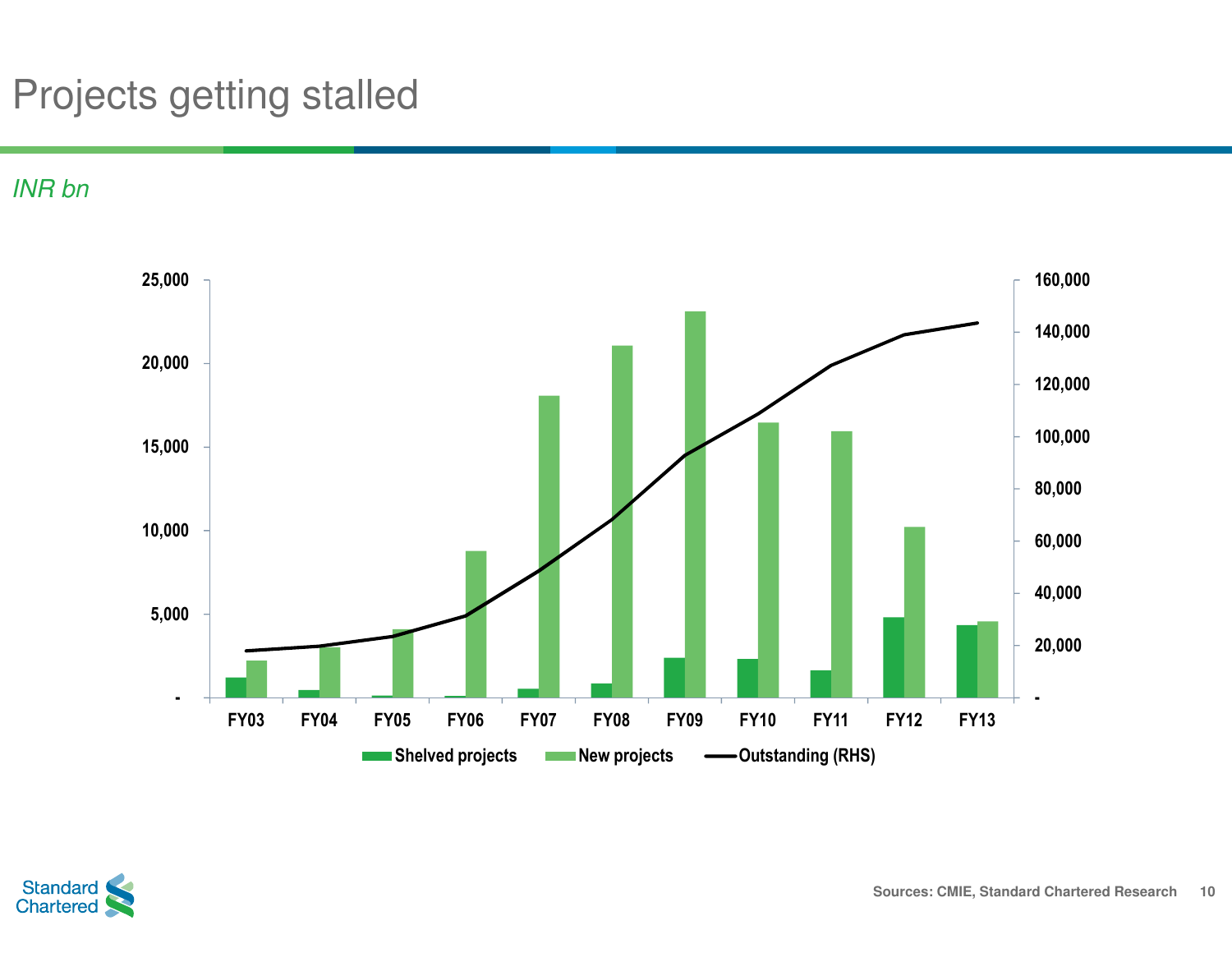### Worsening asset quality of banks another concern



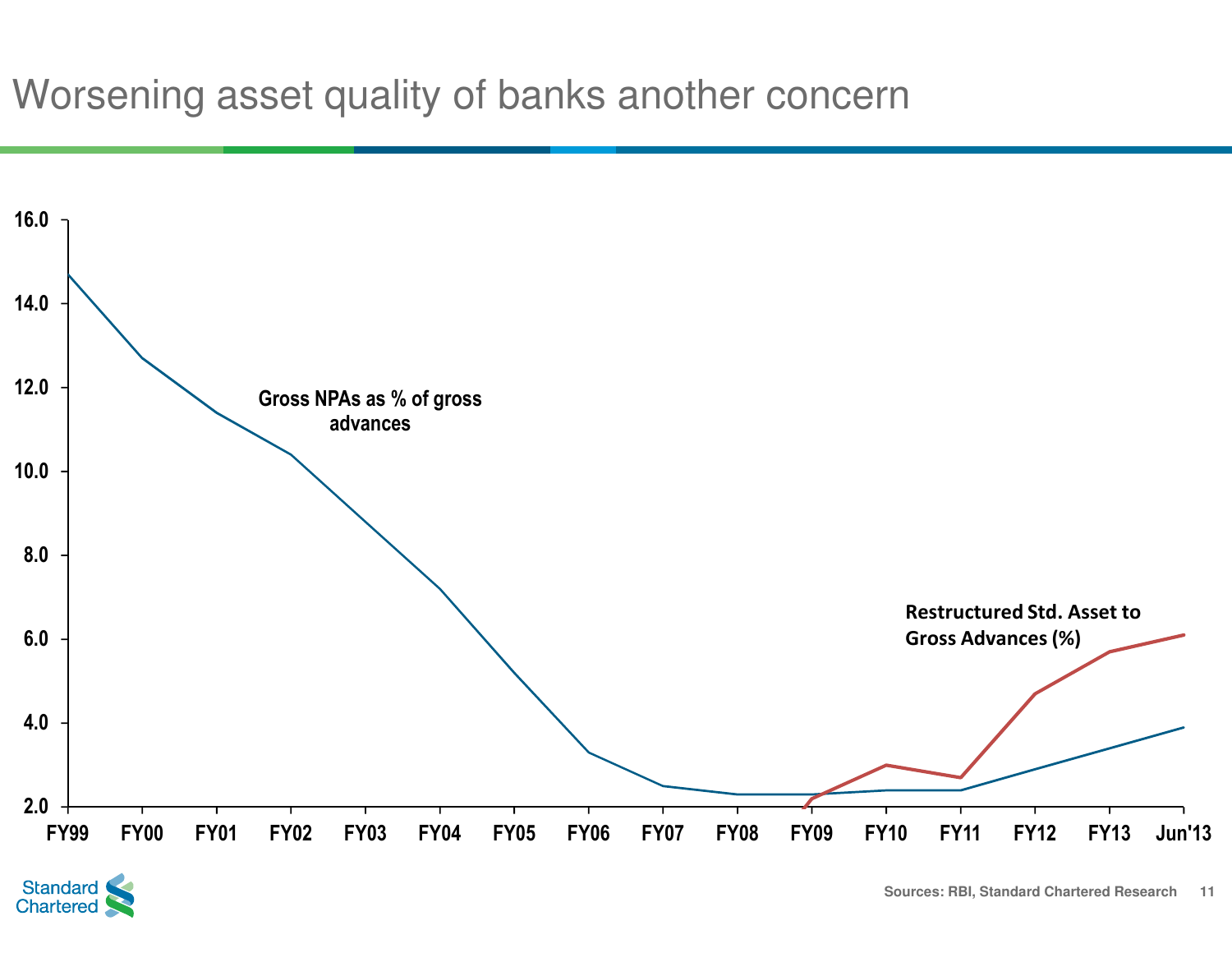## Business confidence drops drastically



Standard<br>Chartered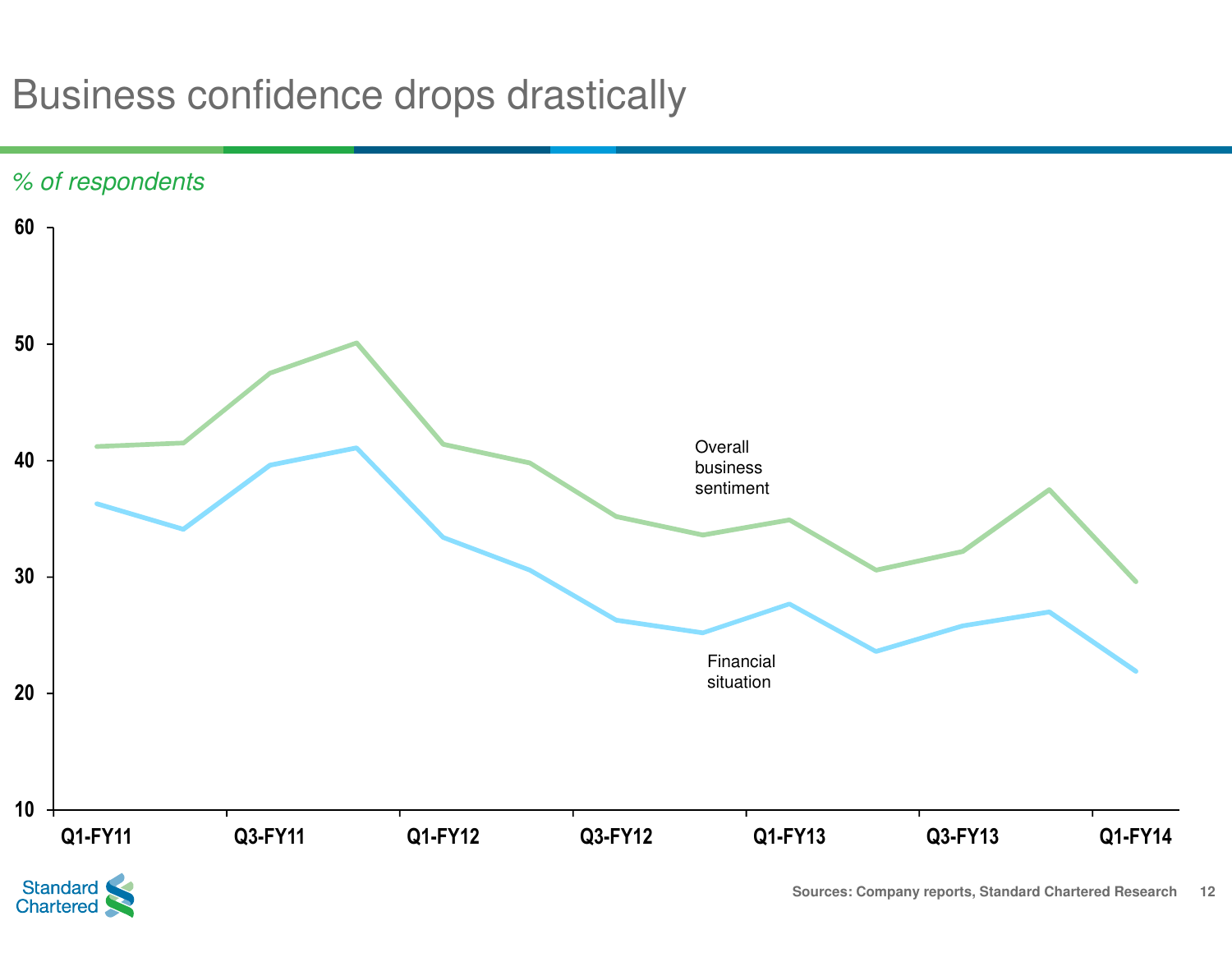#### **High interest rates**

- Containing inflation is top priority to provide a platform for sustainable growth
- -Exchange rate stability

#### **High leverage**

- -**Ability of companies to raise capital and sell non-core assets has to improve**
- -Banks' ability to restructure some of the NPAs will help them free up resources to lend again

#### **Stalled projects**

CCI is taking some steps but more needs to be done

#### **Low trust on institutions and dip in business confidence**

- Reforms land, labour, natural resources allocation, institutions
- Change in government?

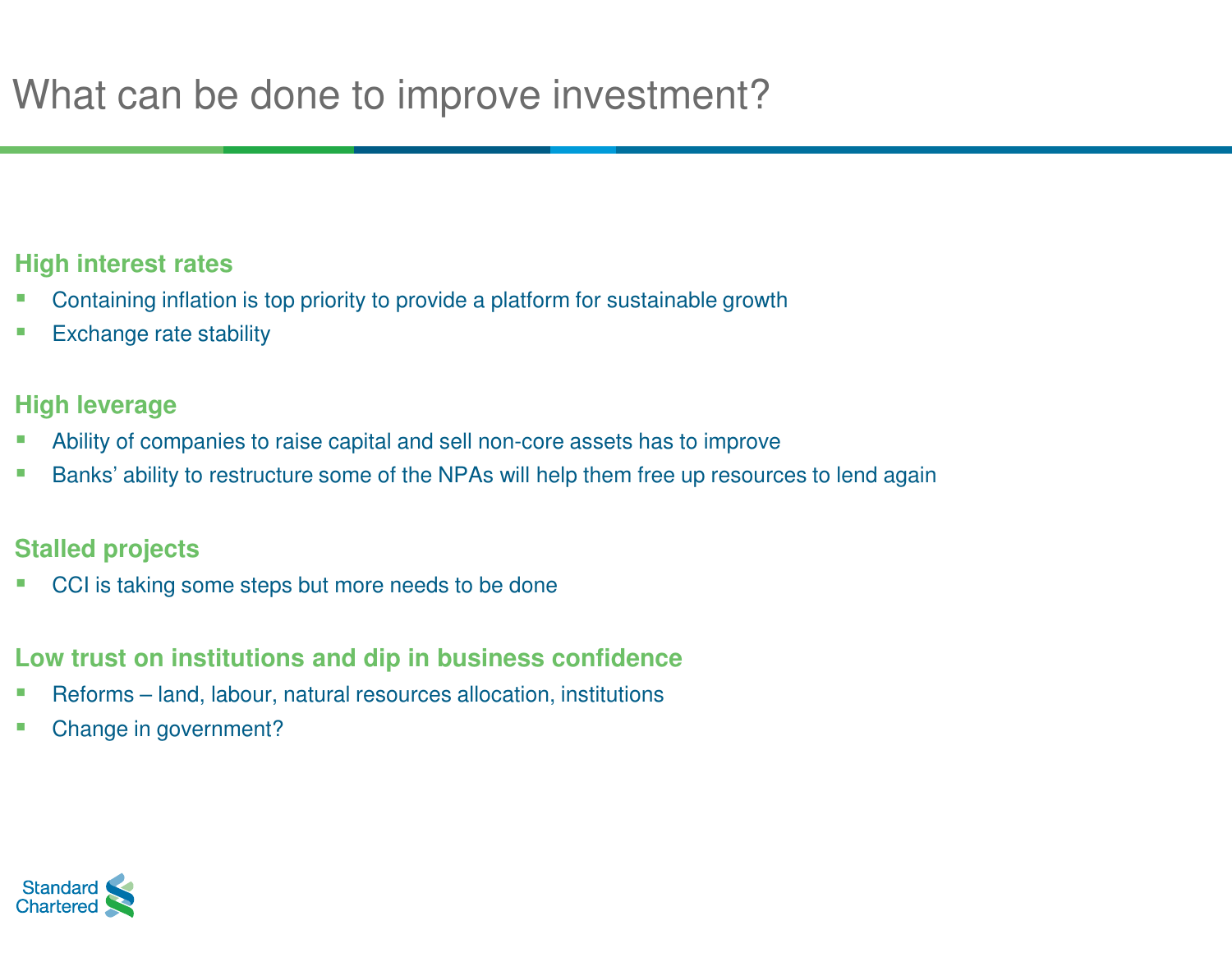

**170% growth expected in infra financing, reaching close to 9% of GDP More dependence on private sector borrowing and equity infusion (48%), less dependence on state budget**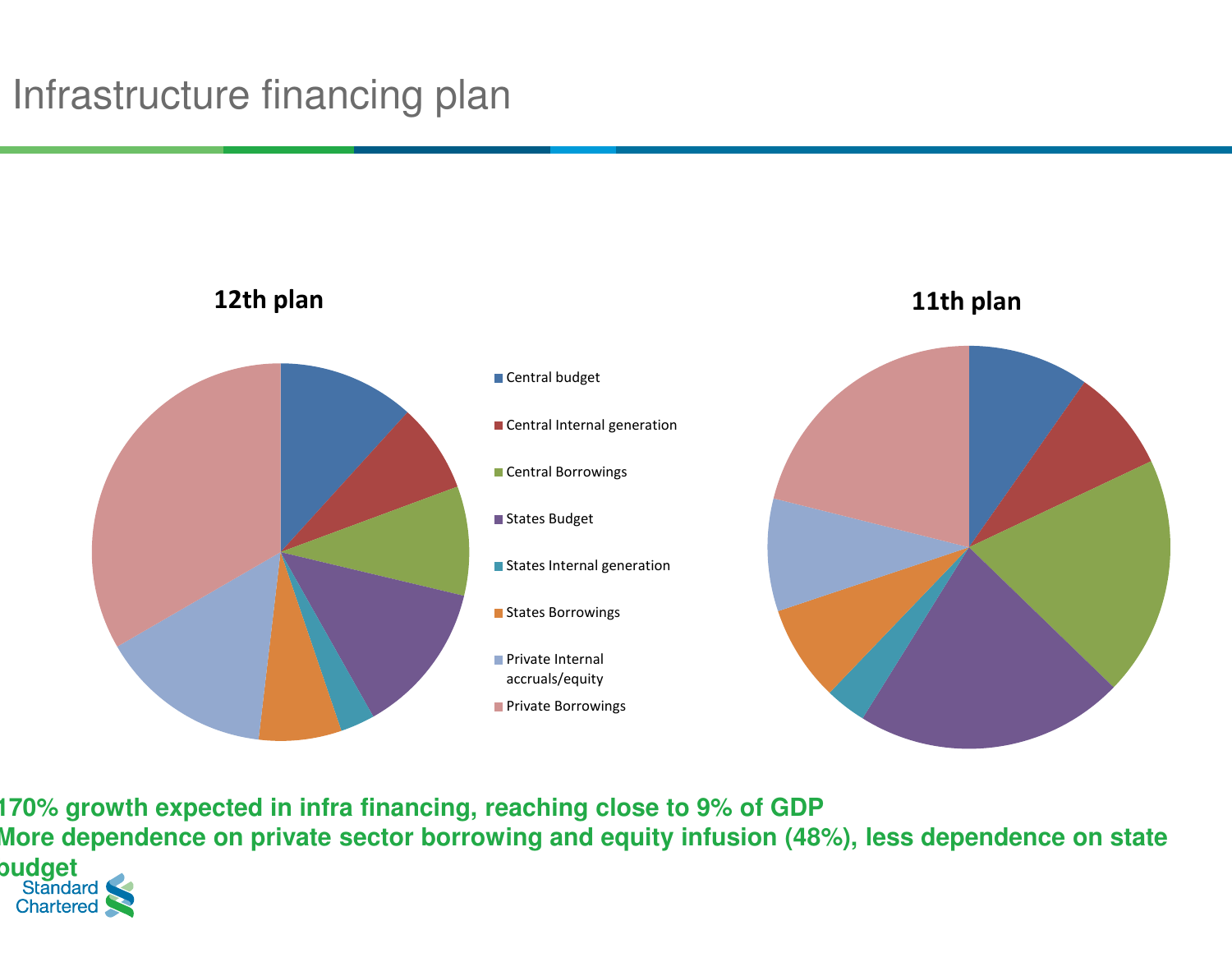## Sources of debt financing



**Unchanged proportions for 11th and 12th FYP, total debt requirement to go up by 174%Dependence on bank credit and foreign borrowing to continue**

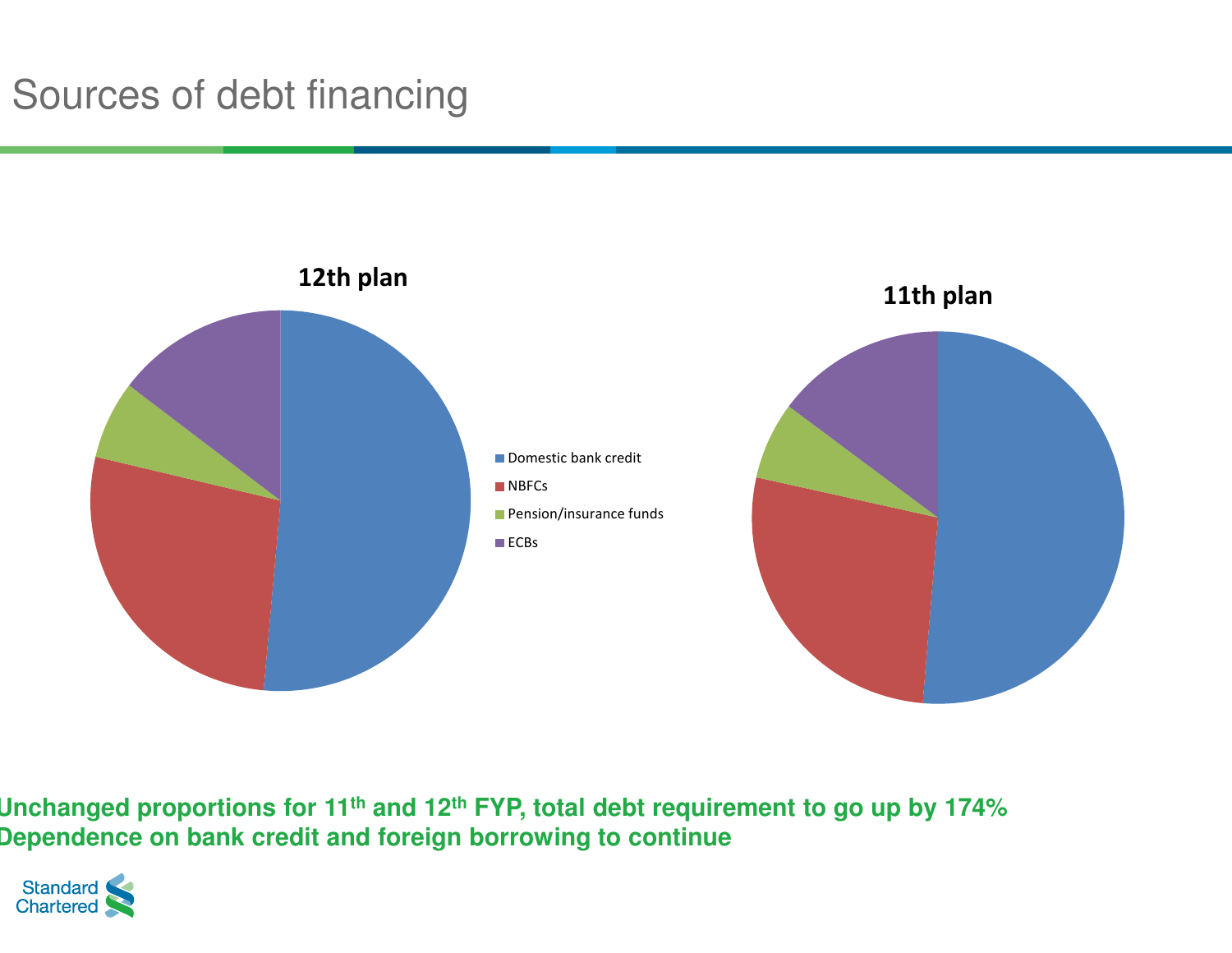### **Household financial savings – at a 20-year low**

- Impact of savings in the form of gold and real estate channelising unproductive savings
- -CPI-linked savings certificate

#### **Better financial intermediation**

- **Financial inclusion to increase the size of the financial sector in relation to the economy** -
- -**Incentivising long term savings products**

### **Other policy options**

- -Making pension and insurance funds play a larger role in providing long term finance
- -**Better interest rate risk management products for providing long-term financing**
- -Development of the corporate bond market

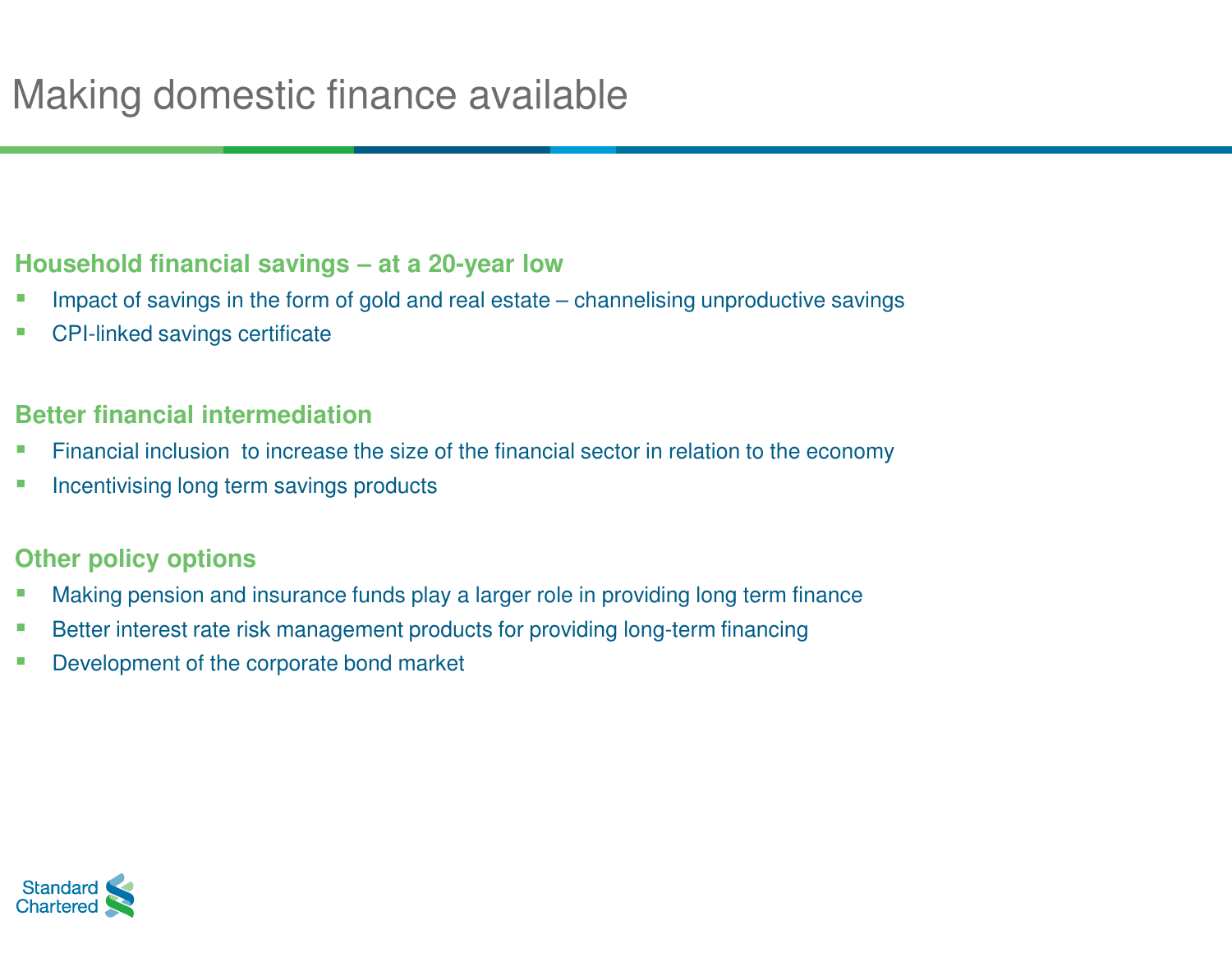**Upto USD 140bn of foreign debt capital might be needed only to fund the infrastructure plan. Including needs of other sectors the requirement could be as high as USD 250bn.**

The total foreign borrowing need could go up to USD 400bn if we consider Indian companies need to borrow to finance<br>their everages asquisitions their overseas acquisitions

#### **Equity capital through FDI would also be important for the USD 140bn need of the private sector**

#### **Policy options**

- Infrastructure debt funds
- -Easier participation of FIIs (the new FPI regime)
- -ECB norms may be relooked at
- -Development of the corporate bond market and more foreign participation there
- -India's inclusion in the government bond index
- -Ease of doing business

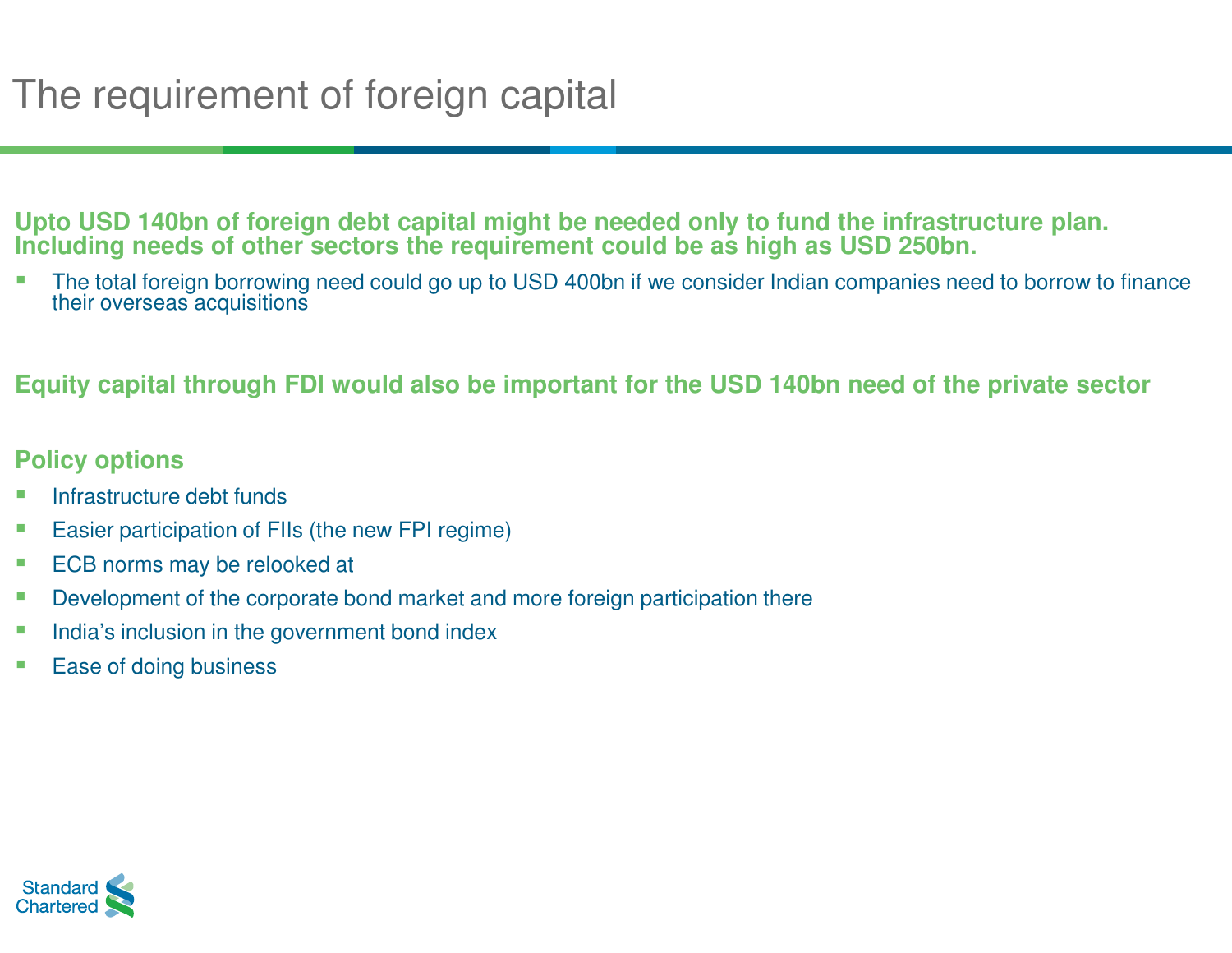#### Global Disclaimer (page <sup>1</sup> of 2)

Analyst Certification Disclosure: The research analyst or analysts responsible for the content of this research report certify that: (1) the views expressed and attributed to the research analyst or analysts in the research report accurately reflect their personal opinion(s) about the subject securities and issuers and/or other subject matter as appropriate; and, (2) no part of his or her compensation was, is or will be directly or indirectly related to the specific recommendations or views contained in this research report. On <sup>a</sup> general basis, the efficacy of recommendations is <sup>a</sup>factor in the performance appraisals of analysts.

Global Disclaimer: Standard Chartered Bank and or its affiliates ("SCB") makes no representation or warranty of any kind, express, implied or statutory regarding this document or any information contained or referred to on the document. The information in this document is provided for information purposes only. It does not constitute any offer, recommendation or solicitation to any person to enter into any transaction or adopt any hedging, trading or investment strategy, nor does it constitute any prediction of likely future movements in rates or prices, or represent that any such future movements will not exceed those shown in any illustration. The stated price of the securities mentioned herein, if any, is as of the date indicated and is not any representation that any transaction can be effected at this price. While all reasonable care has been taken in preparing this document, no responsibility or liability is accepted for errors of fact or for any opinion expressed herein. The contents of this document may not be suitable for all investors as it has not been prepared with regard to the specific investment objectives or financial situation of any particular person. Any investments discussed may not be suitable for all investors. Users of this document should seek professional advice regarding the appropriateness of investing in any securities, financial instruments or investment strategies referred to on this document and should understand that statements regarding future prospects may not be realised. Opinions, forecasts, assumptions, estimates, derived valuations, projections and price target(s), if any, contained in this document are as of the date indicated and are subject to change at any time without prior notice. Our recommendations are under constant review. The value and income of any of the securities or financial instruments mentioned in this document can fall as well as rise and an investor may get back less than invested. Future returns are not guaranteed, and a loss of original capital may be incurred. Foreign-currency denominated securities and financial instruments are subject to fluctuation in exchange rates that could have a positive or adverse effect on the value, price or income of such securities and financial instruments. Past performance is not indicative of comparable future results and no representation or warranty is made regarding future performance. While we endeavour to update on a reasonable basis the information and opinions contained herein, there may be regulatory, compliance or other reasons that prevent us from doing so. Accordingly, information may be available to us which is not reflected in this material, and we may have acted upon or used the information prior to or immediately following its publication. SCB is not <sup>a</sup> legal or tax adviser, and is not purporting to provide legal or tax advice. Independent legal and/or tax advice should be sought for any queries relating to the legal or tax implications of any investment. SCB, and/or a connected company, may have a position in any of the securities, instruments or currencies mentioned in this document. SCB and/or any member of the SCB group of companies or its respective officers, directors, employee benefit programmes or employees, including persons involved in the preparation or issuance of this document may at any time, to the extent permitted by applicable law and/or regulation, be long orshort any securities or financial instruments referred to in this document and on the website or have a material interest in any such securities or related investment, or may be the only market maker in relation to such investments, or provide, or have provided advice, investment banking or other services, to issuers of such investments. SCB has in place policies and procedures and physical information walls between its Research Department and differing public and private business functions to help ensure confidential information, including 'inside' information is not disclosed unless in line with its policies and procedures and the rules of its regulators. Data, opinions and other information appearing herein may have been obtained from public sources. SCBmakes no representation or warranty as to the accuracy or completeness of such information obtained from public sources. You are advised to make your own independent judgment (with the advice of your professional advisers as necessary) with respect to any matter contained herein and not rely on this document as the basis for making any trading, hedging or investment decision. SCB accepts no liability and will not be liable for any loss or damage arising directly or indirectly (including special, incidental, consequential, punitive or exemplary damages) from use of this document, howsoever arising, and including any loss, damage or expense arising from, but not limited to, any defect, error, imperfection, fault, mistake or inaccuracy with this document, its contents or associated services, or due to any unavailability of the document or any part thereof or any contents or associated services. This material is for the use of intended recipients only and, in any jurisdiction in which distribution to private/retail customers would require registration or licensing of the distributor which the distributor does not currently have, this document is intended solely for distribution to professional and institutional investors.